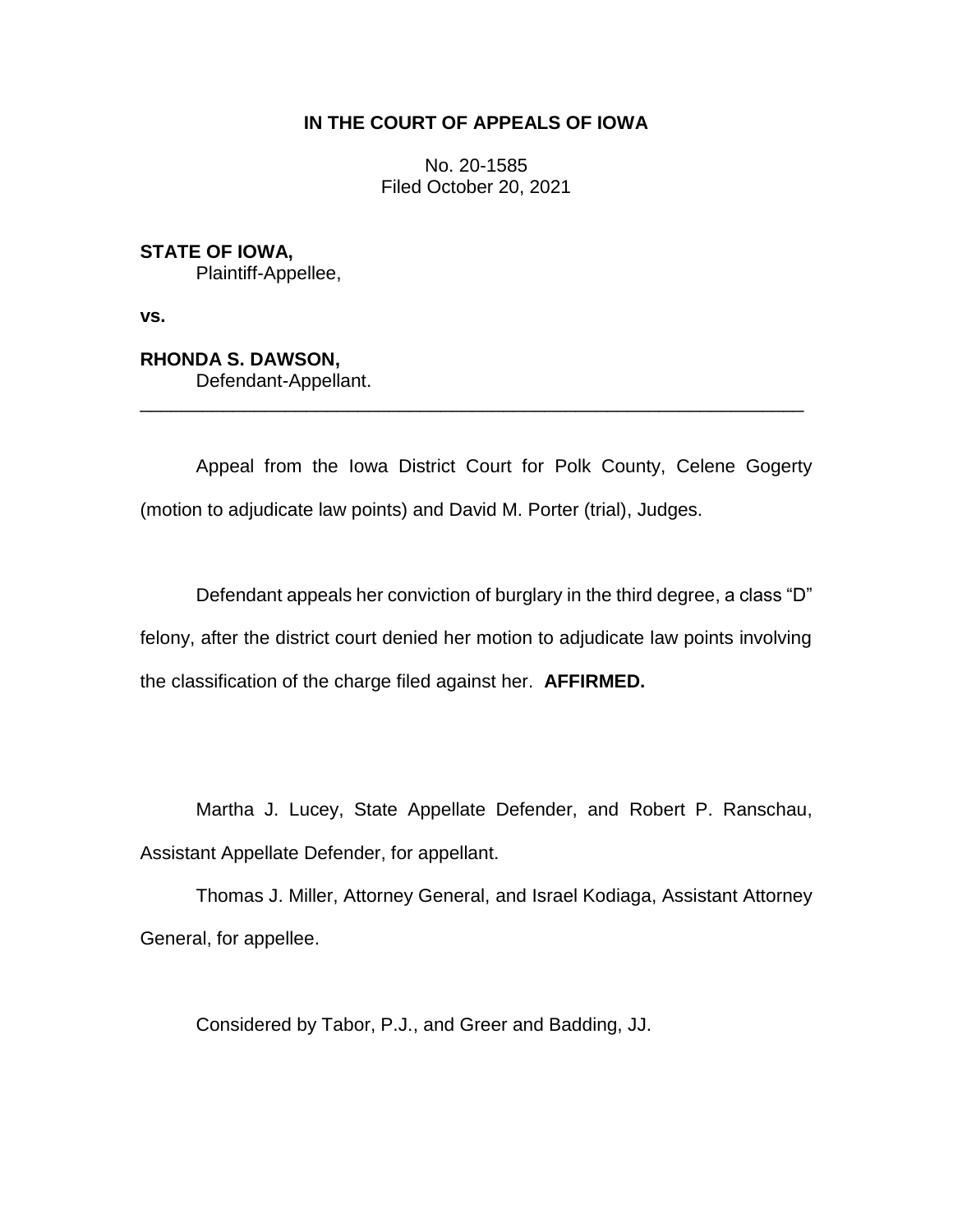## **GREER, Judge.**

 $\overline{a}$ 

The classification of the burglary offense charged against Rhonda Dawson turns on whether the unattached semi-truck trailer used for collecting donations behind a Salvation Army is an unoccupied motor vehicle or motor truck rather than a trailer. To address the issue, prior to the stipulated bench trial, Dawson filed a motion to adjudicate law points. Dawson argued that the charge involved a burglary of an unoccupied motor vehicle or motor truck rather than a trailer—this distinction, under Iowa Code section 713.6A (2020), would change her charge from a class "D" felony to an aggravated misdemeanor. Because the district court found the statutory language defining a "trailer" under Iowa Code section 321.1(85) applied, the court concluded Dawson was properly charged and then convicted of burglary in the third degree. 1 Error was preserved, *see Meier v*. *Senecaut*, 641 N.W.2d 532, 537 (Iowa 2002), and we review for correction of errors at law. *State v. Muhlenbruch*, 728 N.W.2d 212, 214 (Iowa 2007).

To answer the question, we rely on the statutory definitions found in chapter 321. Here the terms are clear, and we avoid any interpretation that strains the meaning. *State v. Nall*, 894 N.W.2d 514, 518 (Iowa 2017) ("If the statute is unambiguous, we will apply it as written."). "Vehicle" is defined as "every device in, upon, or by which any person or property is or may be transported or drawn upon a highway." Iowa Code § 321.1(90). A "motor vehicle," as defined in Iowa Code section 321.1(42)(a), is "a vehicle which is self-propelled and not operated

<sup>&</sup>lt;sup>1</sup> Two other charges were initially filed against Dawson—possession of burglar's tools and possession of marijuana—but were dismissed and are not relevant to this appeal.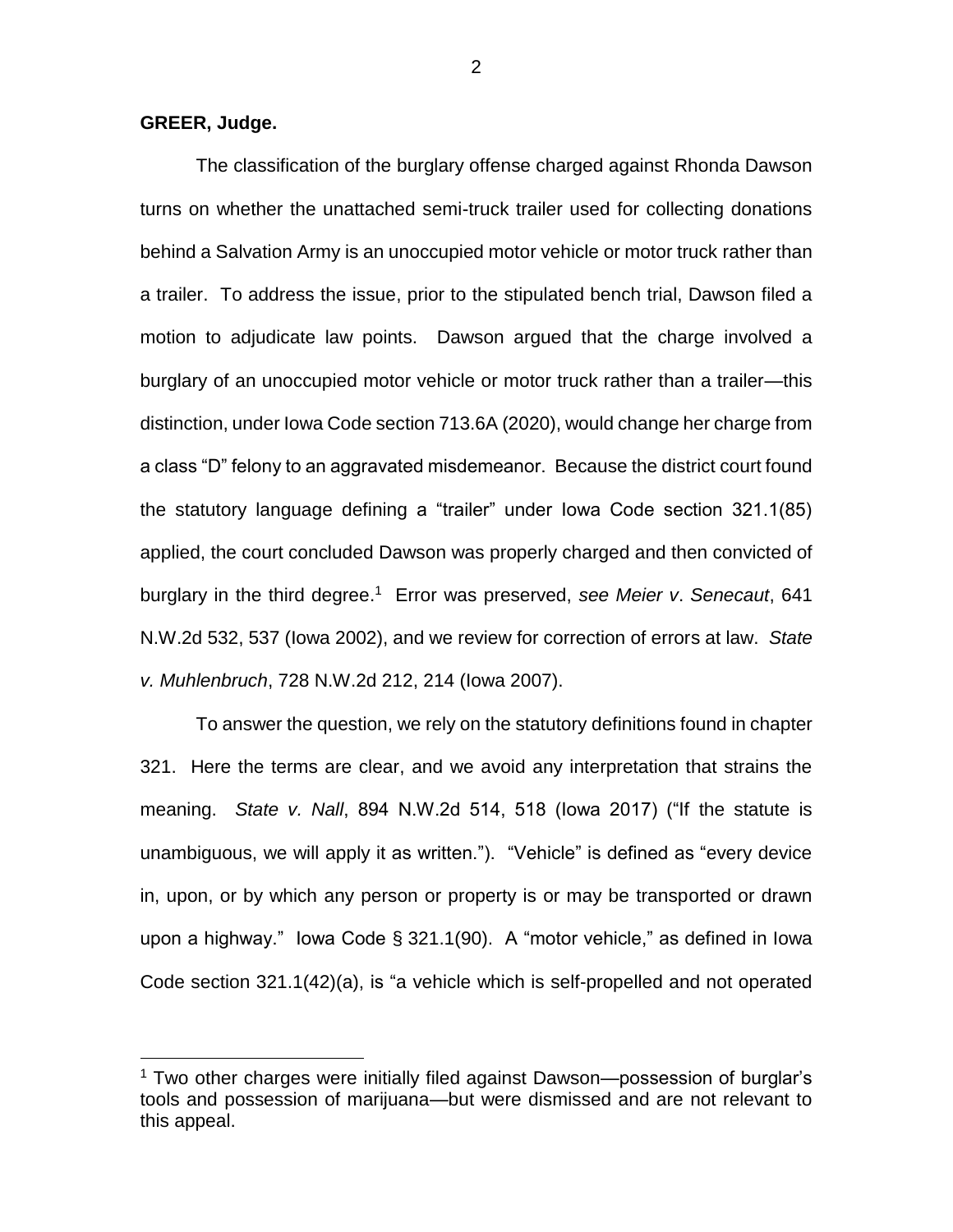upon rails." The definition for "motor truck" encapsulates "every motor vehicle designed primarily for carrying livestock, merchandise, freight of any kind, or over nine persons as passengers." *Id.* § 321.1(41). "Trailer," on the other hand, is defined as "every vehicle without motive power designed for carrying persons or property and for being drawn by a motor vehicle and so constructed that no part of its weight rests upon the towing vehicle." *Id.* § 321.1(85). Finally, a "'[s]emitrailer' means every vehicle without motive power designed for carrying persons or property and for being drawn by a motor vehicle and so constructed that some part of its weight and that of its load rests upon or is carried by another vehicle." *Id.*  § 321.1(71). The definition goes on to add, "Wherever the word 'trailer' is used in this chapter, same shall be construed to also include 'semitrailer'. A 'semitrailer' shall be considered in this chapter separately from its power unit." *Id.*

Iowa Code section 713.6A(1) reads, "All burglary which is not burglary in the first degree or burglary in the second degree is burglary in the third degree. Burglary in the third degree is a class 'D' felony, except as provided in subsection 2." Section 713.6A(2) provides, "Burglary in the third degree involving a burglary of an *unoccupied motor vehicle or motor truck* as defined in section 321.1, or a vessel defined in section 462A.2, is an aggravated misdemeanor for a first offense." (Emphasis added.)

Applying the definitions found in chapter 321, the district court addressed the motion to adjudicate law points and determined that the container was a trailer, *not* a motor vehicle or motor truck. Dawson contends on appeal that because the delivery container qualifies as a "vehicle," it should trigger section 713.6A(2) rather than section 713.6A(1). However, under the statute, the status as a vehicle alone

3